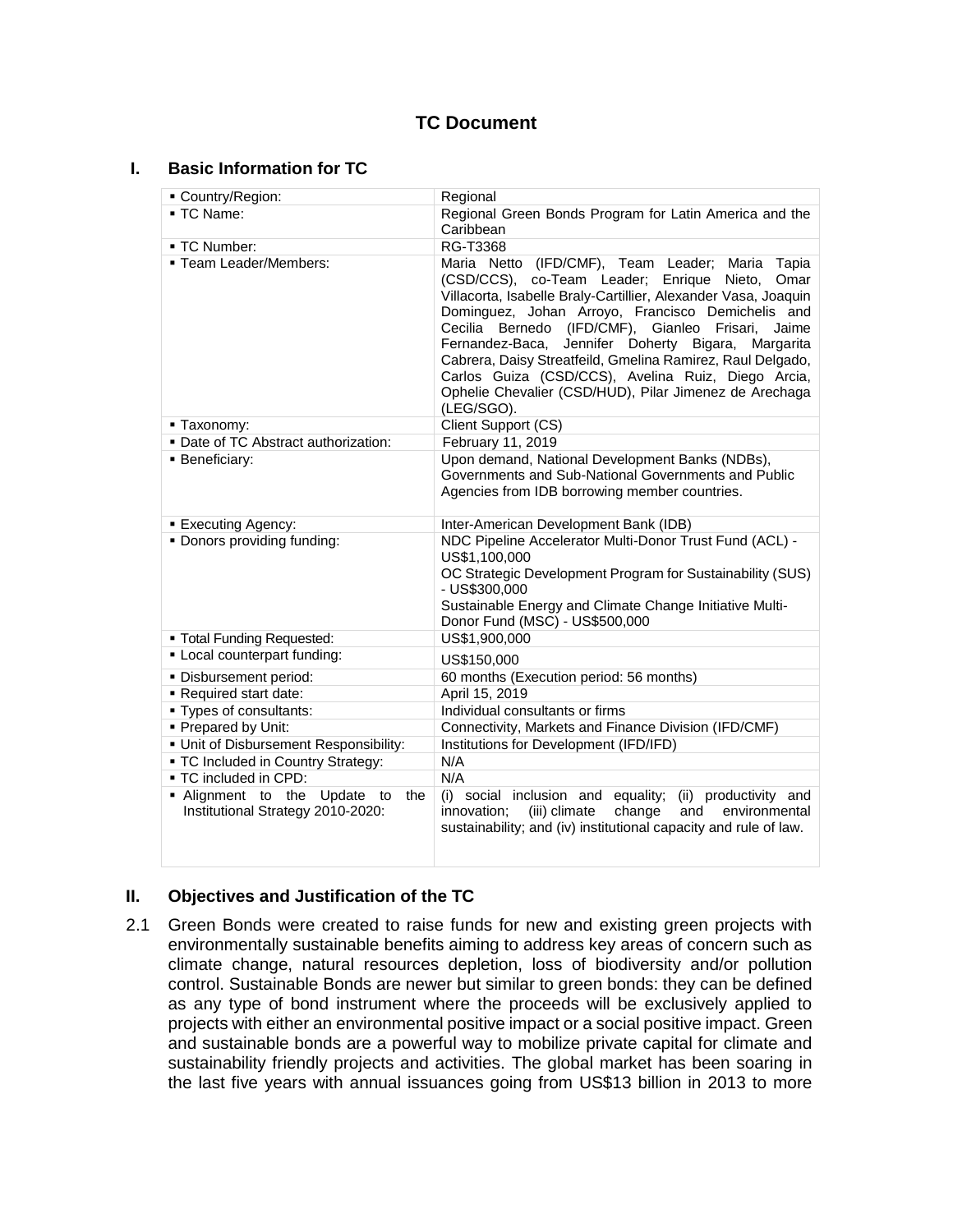than US\$150 billion last year. The financial sector and subnational governments (provinces, municipalities, etc.) are by far the largest pool of issuers globally.<sup>1</sup>

- 2.2 In this global context, Latin America and the Caribbean (LAC) issuers have yet to participate at their full potential. The region represented less than 5% of issuances in 2017, with issuances mainly from Financial Institutions and concentrated in Renewable Energy (RE), and highly concentrated in a handful of countries –Mexico and Brazil, mostly. National Development Banks provide for an important opportunity to leverage and promote the green bond markets, accounting already for about 60% of the region issuances. Other potential governmental entities and players are gradually taking up an important role in the green bond market and could substantially further leverage green investments through bonds, including provinces, municipalities, sovereign or sub-sovereign entities.
- 2.3 The Inter-American Development Bank Group (IDBG) has been supporting the development of green and sustainability bond markets in LAC, via different initiatives: technical assistance programs to support the issuance of green and sustainability bonds in the region (in execution); and an IDB Invest "Regional Green Bond Facility" [\(RG-X1250\)](https://www.iadb.org/en/project/RG-X1250) to address demand-side energy efficiency in the region through green bonds. The technical assistance programs, launched in 2017 by the IDB through the Connectivity, Markets and Finance Division (IFD/CMF), <sup>2</sup> have led to promising first results: the issuance of the first green and social bonds by Bancóldex, a Colombian National Development Bank, in August 2017 and May 2018 respectively; the development of a methodology for agricultural green bonds in Mexico in June 2018, and on-going discussions and projects with eight additional National Development Banks (NDB) for issuances in 2018 or 2019.<sup>3</sup> This work led to early discussion with other international multilateral and bilateral banks (European Investment Bank [\(EIB\)](http://www.eib.org/en/index.htm) and Kreditanstalt für Wiederaufbau  $-$  [\(KFW\)](https://www.kfw.de/)) to combine IDB technical support with potential investment anchoring, and thereby further mobilizing resources (see [http://www.greenfinancelac.org/our-initiatives/gb/\)](http://www.greenfinancelac.org/our-initiatives/gb/).

 $\overline{a}$ Green, social and sustainable (defined as a combination of social and green) bonds were created to fund projects that have positive environmental and/or social benefits. The majority of those bonds are green, social or sustainable "use of proceeds" or asset-linked bonds. Proceeds from these bonds are earmarked for green, social or sustainable projects but are backed by the issuer's entire balance sheet (source Climate Bond Initiative). Social, Green and Sustainable bonds are usually verified and/or certified using recognized international standards applied to different types of sectors/themes, such as the International Capital Markets Association (ICMA) Green Bond Principles, the ICMA Social Bond Principles or the Climate Bond Initiative (CBI) standards. The certification is normally undertaken by an independent 'second party reviewer'. To a traditional bond issuer, issuing green bonds allows diversification of their investor base, especially when considering issuing international bonds in hard currency (EUR, US\$), but also in local markets. Dedicated green and ESG investors (Responsible investors, green funds) account typically for 25-50% of these bonds' allocations (Environmental Finance, 2018), proving a strong interest for these securities that would be additional to the current investors base of such prospective issuers. Most green and sustainable bond issuances in LAC were oversubscribed 2 to 5 times. Green bond issuance also allows public sector institutions to leverage capital markets and mobilize private sector investments towards low carbon and climate resilient investments, bridging a significant investment gap - estimated at US\$3 tr/yr globally and US\$150-180 bl/yr in LAC (IDB, 2015; IDB and Mercer, 2016).

<sup>&</sup>lt;sup>2</sup> "Integration of Environmental and Social Concerns into Capital Markets: Supporting National Development Banks' Capacities to Issue Green Bonds [\(RG-T2720\)](https://www.iadb.org/en/project/RG-T2720), and part of "LAC Green Finance Program to Mobilize Private Investment in Mitigation Actions and Low-Carbon and Sustainable Business Models through National Development Banks" [\(RG-X1244\)](https://www.iadb.org/en/project/RG-X1244). See [here](http://www.greenfinancelac.org/our-initiatives/gb/) for more detail about the scope of those TC programs.

 $3\sigma$  Such as with NDBs in Brazil (Banco do Brasil, BRDE and BDMG) with support from [RG-X1244,](https://www.iadb.org/en/project/RG-X1244) and in Colombia (Findeter) and in Peru (Cofide) with support from [RG-T2720.](https://www.iadb.org/en/project/RG-T2720)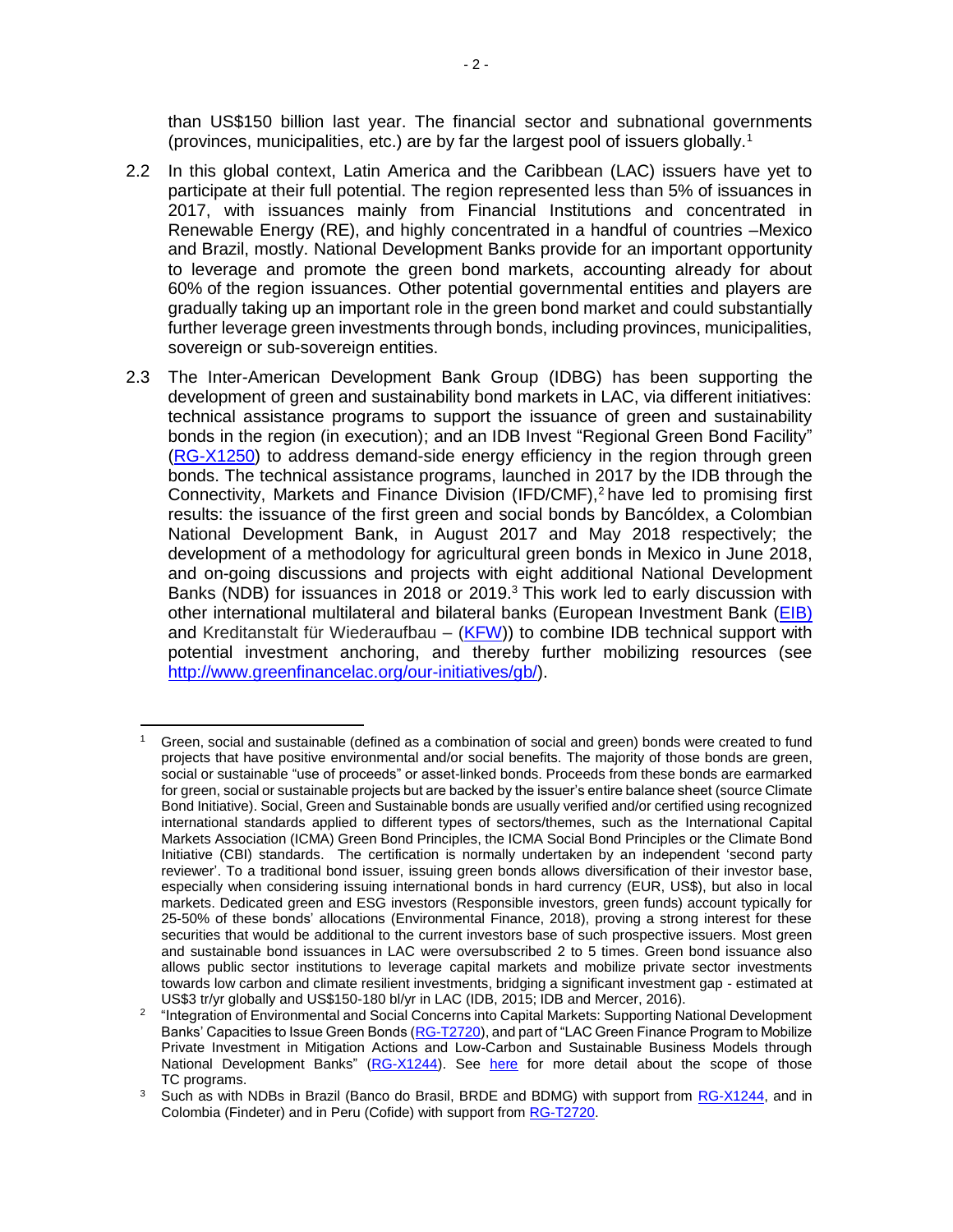- 2.4 Thanks to the lessons learned through those first pilot initiatives, the objective of the proposed program is to scale-up and replicate the IDBG support for green bonds, while as well expand the experience to new issuers (governments and municipalities) and to new instruments (sustainable bonds), by:
	- a. Providing the necessary technical assistance to governments and NDB clients relating to issuances on more challenging sectors beyond RE, including sustainable agriculture, multi-sector portfolios, Sustainable Development Goals (SDG) thematic projects by –among others– developing methodological, knowledge and technical frameworks.
	- b. Providing the necessary technical assistance to identify national and subnational budget expenditures that could be eligible for green and sustainability bonds, promoting inter-ministerial dialogues to prioritize assets, allocate proceeds, ensure bonds alignment with countries' commitments under their National Determined Contribution (NDC) and SDG.
	- c. Providing technical support to governments and additional NDB clients regarding financial structuring aspects of the bond issuance and aggregation of portfolios, as well as regarding the use of credit enhancement features and identifying opportunities for the IDB or IDB Invest to offer financial instruments (guarantees, private placement, anchor investments and blended finance solutions for the mobilization of resources through other multilateral partners, such as EIB and KFW);
	- d. Assessing international appetite for investments in LAC sustainable and green bonds issuances (including the conditions in terms of costs and framework, and potential for Green Panda Bonds issuances in China, the potential of SGD bonds and the impact of credit enhancement).
- 2.5 Countries' ministries of finance, several municipalities and most financial institutions in our region have expressed interest in the issuance of green or SDG bonds. The first issuances –supported by the IDB with previous TCs– indicate that without technical assistance, issuers in LAC face significant barriers to their first green and sustainable bond issuance especially in terms of: identification of eligible assets to be financed, preparation of the dedicated documentation and outreach to the specialized investors' community subscribing this type of bonds. Without any technical support from the IDB and financial support by key donors, those beneficiaries would not have been able to structure their issuances. The issuances can lead to new product lines, dedicated to the financing of SDG-aligned projects as it was the case in Colombia. The program is therefore expected to be additional and enabling a wider range of actors to benefit from the experience gained.
- 2.6 The proposed program is open to public National Development Banks (NDBs), Governments and Sub-National Governments and Public Agencies from IDB borrowing member countries (see paragraphs [4.5](#page-5-0) and [4.5\)](#page-5-1) and will ensure that it will be aligned with the NDC needs of the respective country of beneficiaries. The proposed program is an enabling tool for issuing green and sustainable bonds and diversify the supply of funding resources required for the NDC implementation.
- 2.7 This TC is aligned with the development challenge of productivity and innovation, the cross-cutting issues of institutional capacity and rule of law, as well as climate change and environmental sustainability outlined in the Updated IDB Institutional Strategy 2010-2020 (AB-3008) because it aims to enhance the capacity of National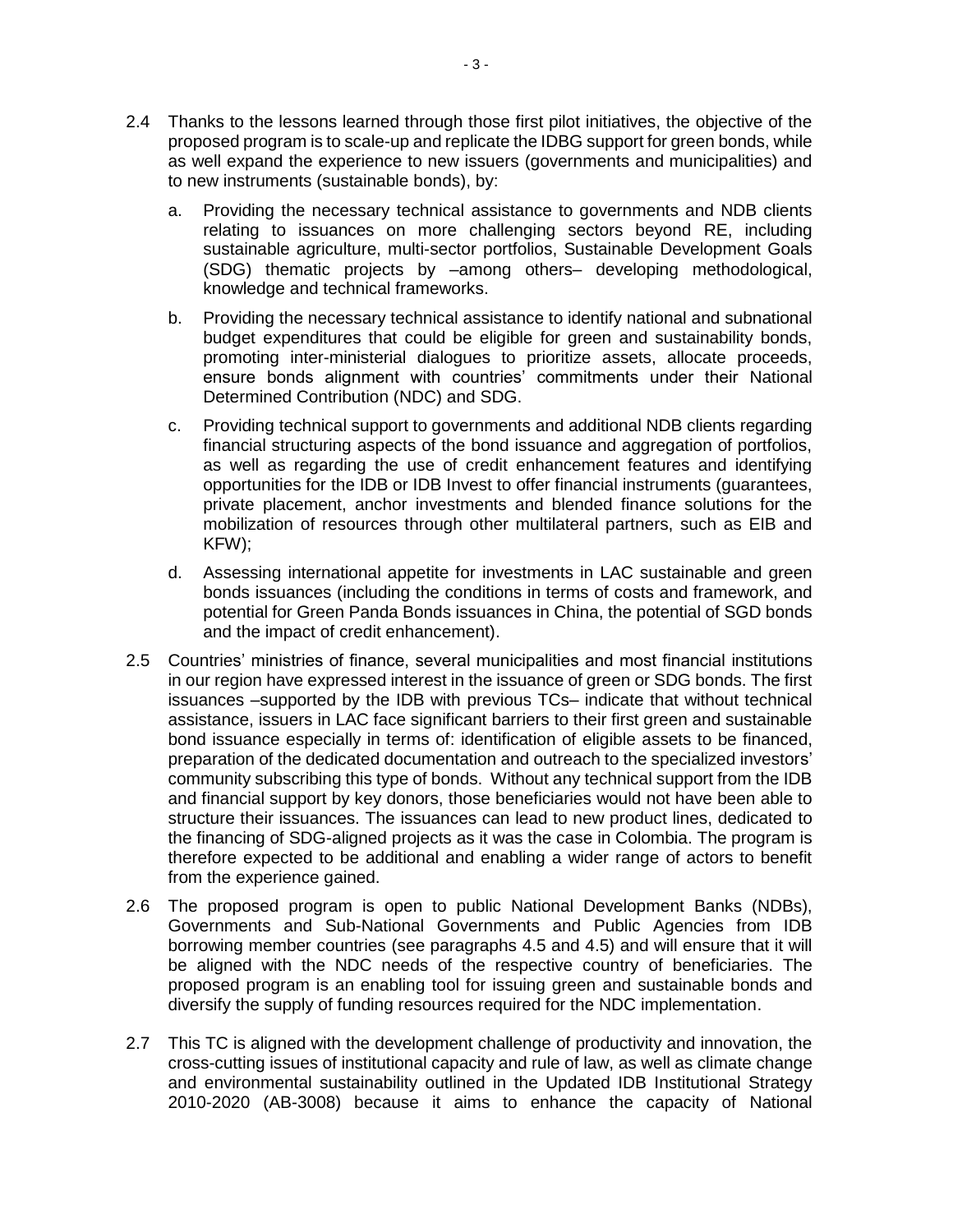Development Banks (NDBs), Governments and Sub-National Governments and Public Agencies from IDB borrowing member countries to participate in Green Markets and structure and issue green bonds. Further the TC fulfills the following criteria of the ALC Fund: alignment with the country's NDC or other national climate change plan/priorities, potential of scale-up and mobilize capital, innovation and transformational change; and criteria the MSC Fund: alignment with offer of the appropriate instruments to finance policy and project related actions to support greater investment in sustainable energy in the region and development of methodologies in priority areas that can provide replication throughout the LAC region.

### **III. Description of activities/components and budget**

3.1 This operation will finance the following activities:

 $\overline{a}$ 

- 3.2 **Activity 1.** Support for up to seven NDBs in the issuing of pilot green and/or sustainable bond programs, including with new and more challenging thematic scopes (SDG thematic, sustainable agriculture, conduit for municipalities or other subsovereign green and sustainable funding etc.). The support will be based on the methodology developed in previous technical assistance covering the whole issuance process – portfolio identification, preparation of the framework, support to financial structuring (including assessment of credit enhancement, co-finance/anchor investment and guarantee opportunities), second party review and certification, promotion and roadshow (see [http://www.greenfinancelac.org/our-initiatives/gb/\)](http://www.greenfinancelac.org/our-initiatives/gb/). In addition, the technical cooperation will support the NDBs in financial structuring aspects of the bond issuance and aggregation of portfolios.
- 3.3 **Activity 2.** Support up to five government entities at national and subnational level (such as Ministry of Finance, Province, Municipality or a State-owned entity) for identifying opportunity and developing a framework (alongside program in Activity 1) for the issuance of sovereign and sub-sovereign bonds. Additionally, the design and structuring of a financial solution to support sovereign and subnational entities to access markets and attract institutional investors where market conditions prove challenging due to size of issuance and risk appetite.
- 3.4 **Activity 3.** Development and dissemination (through events and other tools such as the Greenfinancelac.org) of knowledge products such as: a methodology and framework for SDG-aligned bonds, a methodology for specific sectors such as sustainable infrastructure (aligning the IDB Sustainable Infrastructure framework $4$  to capital markets instruments), sustainable agriculture and land use, and regulatory good practices to develop local markets in collaboration with local capital market regulators and stock markets.
- 3.5 **Activity 4.** Realization of a survey to assess the international appetite for investing in LAC green sustainable bonds issuances and potential leverage of credit enhancement instruments (such as guarantees) and anchor investments solutions. In addition, through a parallel effort with the Chinese Government,<sup>5</sup> this TC will receive inputs and lessons learned from a roadmap for LAC NDBs and other government issuers that would like to issue green in international markets –such as issuing panda bonds in China.

<sup>4</sup> Technical note N IDB-TN-1388: What is Sustainable Infrastructure? A Framework to guide sustainability across the project cycle.

<sup>&</sup>lt;sup>5</sup> As part of the activities from the TC "Building Green Financial Instruments and Systems in LAC from the Experience of China" ( [RG-T3045\)](https://www.iadb.org/en/project/RG-T3045).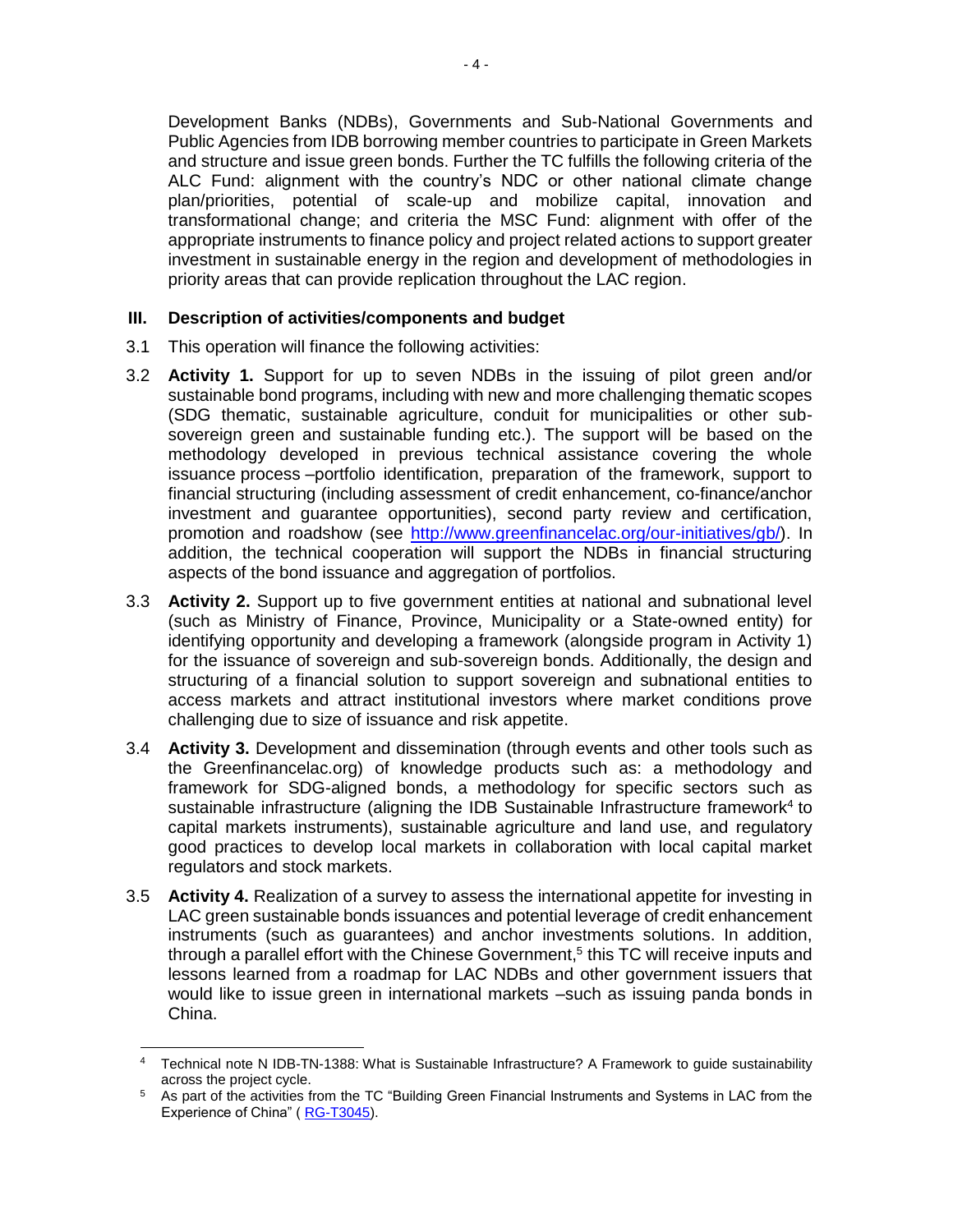- 3.6 The proposal focuses on mitigation, as most of the methodologies and frameworks currently available to green and sustainable bonds have been related to indicators referring to the reduction of Greenhouse Gases (particularly, the methodologies currently available through the Climate Bond Initiative). The program, however, seeks to contribute with an assessment of the implementation of different methodologies currently evolving including adaptation issues, and land use.<sup>6</sup>
- 3.7 The total cost of this TC will be US\$1,900,000 (see Indicative Budget in Table 1). The project team expects that consultancy services will provide the support envisioned by the proposed technical assistance for all beneficiaries. Beneficiaries will provide in kind counterpart resources, including staff time, facilities for events, and office space for consultants for an equivalent of 15% of the services received. Also, the Technical Cooperations [\(ATN/OC-13979-RG,](https://www.iadb.org/en/project/RG-T2270) ATN/FI-16358-RG and [ATN/CF-15571-RG\)](https://www.iadb.org/en/project/RG-X1244) are supporting the same beneficiaries and complementing the work performed by the IDB in Green and Sustainable Bonds.

| <b>Activity/Component</b>                                                                         | <b>IDB/Fund Funding</b> |            | <b>Total</b> | Lead<br>division<br>sub-<br>account |            |
|---------------------------------------------------------------------------------------------------|-------------------------|------------|--------------|-------------------------------------|------------|
|                                                                                                   | <b>ACL</b>              | <b>MSC</b> | <b>SUS</b>   |                                     |            |
| 1. Support for up to seven NDBs in the issuing of pilot<br>green and/or sustainable bond programs | 500,000                 | 250,000    | $\Omega$     | 750,000                             | <b>CMF</b> |
| 2. Support to up to five sovereign entities for the<br>issuance of green or SDG-aligned bonds.    | 500.000                 | 250,000    | 300.000      | 1.050.000                           | <b>CCS</b> |
| 3. Development of knowledge products on credit<br>enhancement                                     | 50.000                  | 0          | $\Omega$     | 50.000                              | <b>CMF</b> |
| 4. Realization of an International Investors survey                                               | 50,000                  | 0          | 0            | 50.000                              | <b>CMF</b> |
| <b>TOTAL</b>                                                                                      | 1,100,000               | 500,000    | 300,000      | 1,900,000                           |            |

|  | <b>Table 1. Indicative Budget</b> |  |
|--|-----------------------------------|--|
|  |                                   |  |

## **IV. Executing agency and execution structure**

- <span id="page-4-0"></span>4.1 The execution of this TC will be done by IDB. Given the demonstration objective of the TC, the need to generate economies of scale, and the regional scope of the intervention, it is more appropriate for the IDB to directly executes this TC. The project will be executed by the Connectivity, Markets and Finance Division (IFD/CMF) (Activities 1,3, and 4) and the Climate Change Division (CSD/CCS) (Activity 2). The program will benefit from the Housing and Urban Development Division (CSD/HUD) technical support and collaboration for the subnational bond issuance program. IFD/CMF will be ultimately responsible for the overall TC supervision and reporting.
- 4.2 The lessons learned from previous TCs also show that a strong involvement from the IDB is crucial to: (i) accompany the senior management of the beneficiary entities throughout the process; and (ii) ensure the maximum benefits of the dissemination of knowledge from one project to the other. The administrative and technical supervision of the proposed TC will be under the joint responsibility of IFD/CMF and CSD/CCS, according to activities specified in [¶4.1.](#page-4-0)

 $\overline{\phantom{a}}$ <sup>6</sup> Adaptation-linked bonds are still a small share of the green bonds market, despite the risks LAC countries face. The proposed program could provide support to evaluate sustainable options, assess impact measurement methodologies and key affected sectors to increase the generation of these bonds. See Vergara et al., 2013. The Climate and Development Challenge for Latin America and the Caribbean Options for climate-resilient, low-carbon development.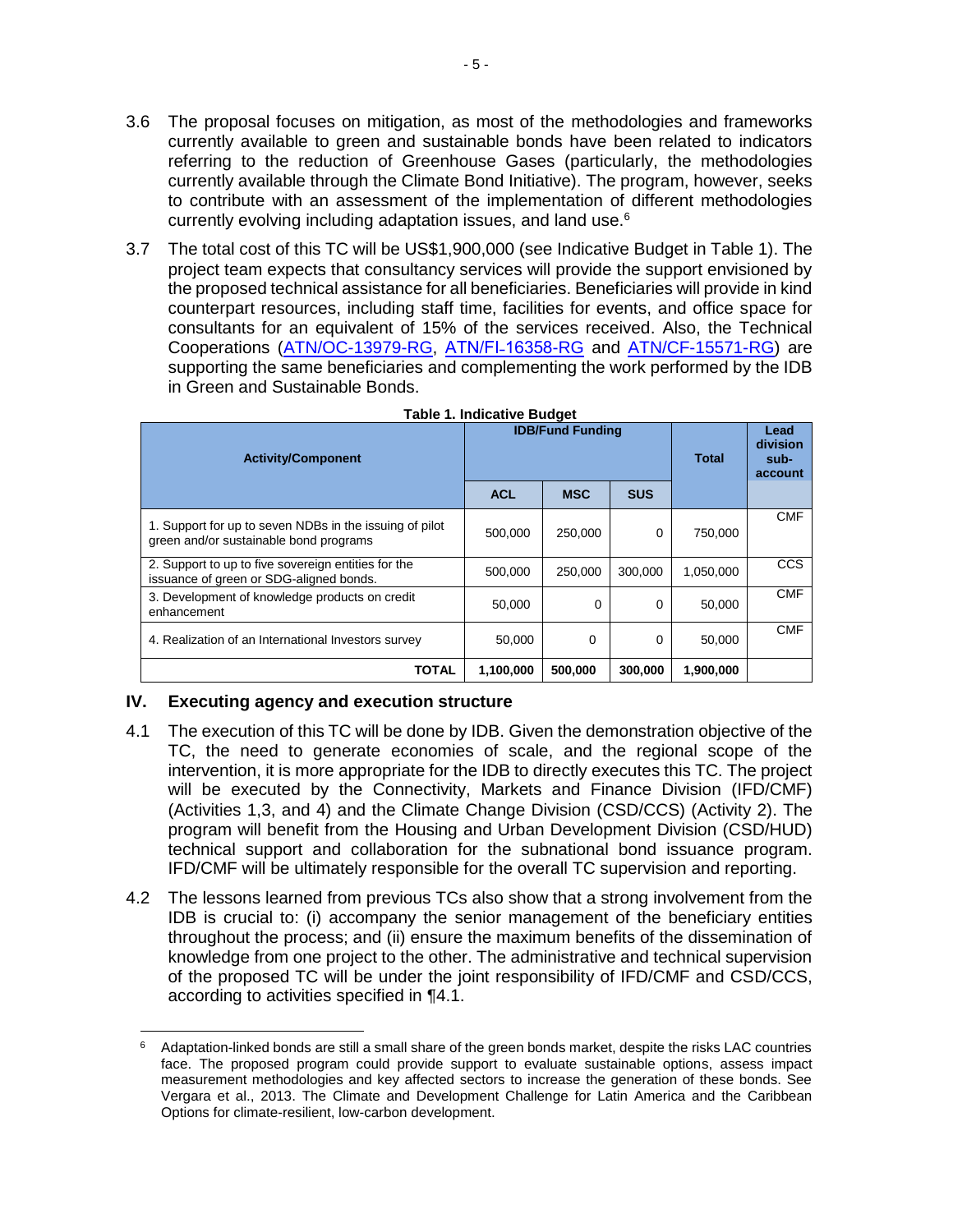- 4.3 IDB execution would be carried out in accordance with the Operational Guidelines for Technical Cooperation Products (GN-2629-1) and its Appendix 10 as a Client Support TC. All activities to be executed under this TC have been included in the Procurement Plan (see Annex IV) and will be contracted in accordance with Bank policies as follows: (i) AM-650 for Individual consultants; (ii) GN-2765-1 and Guidelines OP-1155-4 for Consulting Firms for services of an intellectual nature; and (iii) GN-2303-20 for logistics and other related services. Bank staff travel costs will not be covered with these funds.
- 4.4 The Bank, as executing agency, will be responsible for approving the products of the different consultancies of the operation. In this regard, if the Bank requests beneficiaries' technical validation for the approval of a product of this TC, it may do so without prejudice of the Bank´s final decision on any matter related to any such product.
- <span id="page-5-0"></span>4.5 The TC beneficiaries will be selected based on client demand and on a first-come, first serve basis, and would submit the corresponding request letter, as the ones already received from Peru, Ecuador and Mexico (see Annex I). The eligibility criteria for Activities 1 and 2 include: (i) demand from beneficiary entities' senior management; (ii) experience with international or multilateral finance organizations; (iii) a technical focal point; and (iv) a strong institutional interest to issue green bonds. Activities 3 and 4 will benefit all potential beneficiaries in the region. The knowledge sharing events organized as part of Activity 3 will be organized −when relevant− jointly with the Latin American Association for Development Financing Institutions (Alide). The TC will allow a geographical balance within the LAC region in line with the eligibility criteria throughout all TC activities.<sup>7</sup>
- <span id="page-5-1"></span>4.6 Prior to the financing of any activity in any beneficiary country, a non-objection letter from the liaison entity in such country will be requested. $8$
- 4.7 The disbursement period requested for this TC is of 60 months (56 months of execution) which is longer than most TCs. The reason is that we want to develop a regional program that maximizes synergies between issuers in different countries. In some countries such as Brazil, Colombia, Chile, Mexico, there is already interest and we could have operations in 12 to 24 months; but for the others, demand will probably only emerge once we have a few examples to show. This is especially true for Sovereign issuances as it will be a first in the region. Hence, the TC would allow support to demand that will only come in 24 months, considering the need for another 24 months to serve those.

### **V. Major issues**

5.1 The main risk associated with this TC is the loss of ownership from beneficiary entities over the course of their respective project which could occur because of a reversal of market conditions, or because of institutional reasons. This is particularly true given

 $\overline{\phantom{a}}$ <sup>7</sup> The project team will make an effort, in collaboration with IDB Representations, to share information through regional networks (such as the NDB LAC Network – ALIDE), to promote widely the Technical Cooperation services.

<sup>8</sup> Expressions of interest were already identified in: **Argentina:** Exchanges Regulator (CNV) Argentina, Bank of Investment and Foreign Trade (BICE); Bank of the Province of Buenos Aires (*Banco Provincia*); Province of Buenos Aires; **Brazil:** Bank of the *Nordeste*; **Chile:** Ministry of Finance, Bank of the State of Chile (Banco Estado); **Colombia:** Ministry of Finance, Colombian Financial Institution for Development (Findeter), City of Barranquilla; **Mexico:** Ministry of Finance and Public Credit**,** State of Yucatan; **Ecuador:** Development Bank of Ecuador (BDE), **El Salvador:** National Development Bank of El Salvador (Bandesal); **Peru:** Ministry of Finance; Ministry of Environment; **Uruguay:** Bank of the Oriental Republic of Uruguay (BROU).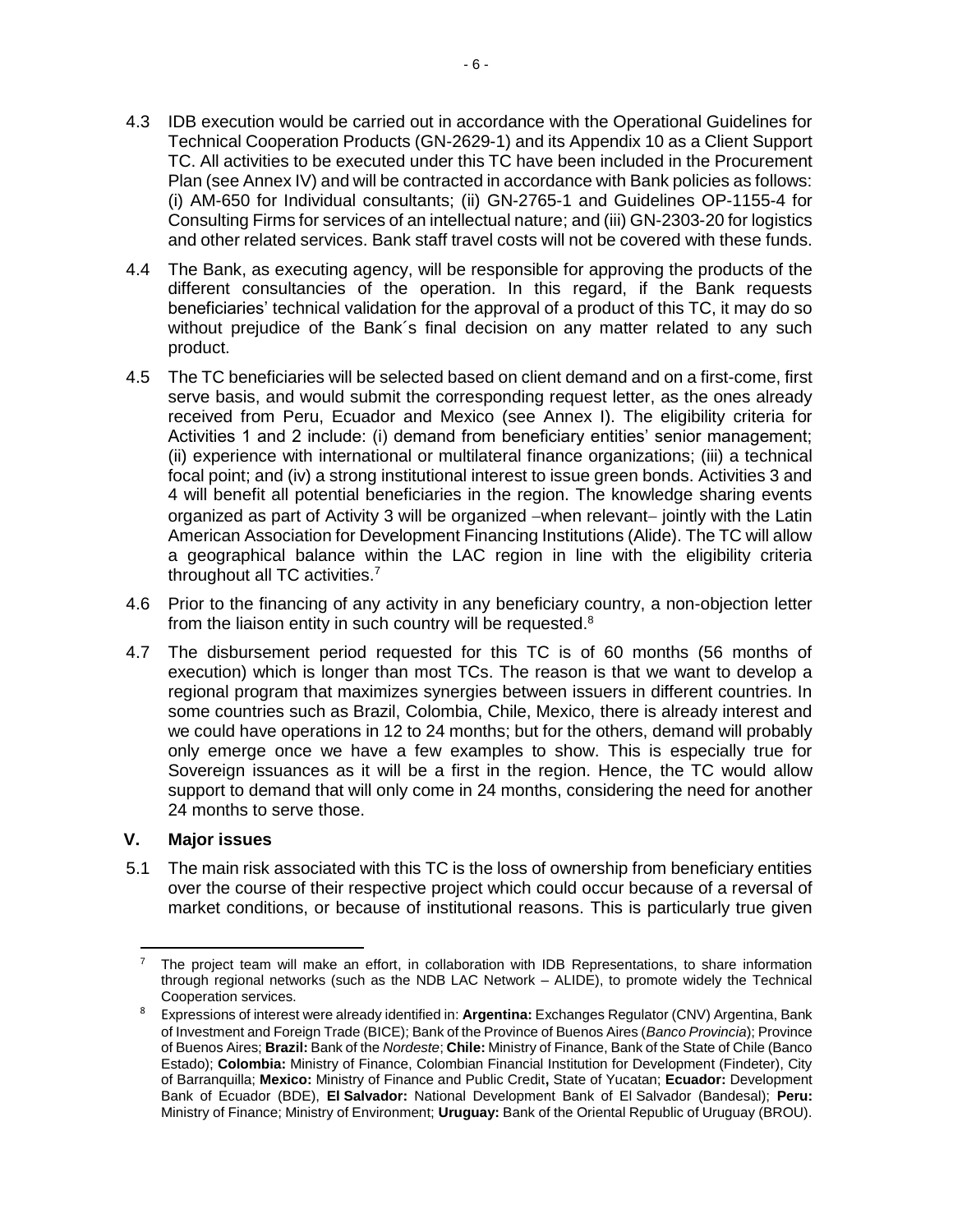the duration of the TC which increases the risk of having changes in governments and, therefore, in strategy towards green bonds. To mitigate that risk, each project will be divided into phases, ensuring that each phase only kicks-off once the full support of the beneficiary institution's Board of Directors or Finance Vice-presidency has been formalized.

# **VI. Exceptions to Bank policy**

6.1 None.

## **VII. Environmental and Social Strategy**

7.1 Based on the Environmental and Social Safeguard Compliance Policy (OP-703), this TC has been classified as Category C. No potential negative environmental and/or social impacts were identified and therefore no mitigation strategy is required to address any impact. Moreover, the portfolios that would back any green or SDG-aligned bond issue will be reviewed by a second party to assess the environmental and social safeguard system under which it was generated and is being managed (see: [Safeguard Policy Filter Report \(SPF\)](http://idbdocs.iadb.org/wsdocs/getDocument.aspx?DOCNUM=EZSHARE-98902581-1) and [Safeguard Screening Form](http://idbdocs.iadb.org/wsdocs/getDocument.aspx?DOCNUM=EZSHARE-98902581-2) [\(SSF\)\)](http://idbdocs.iadb.org/wsdocs/getDocument.aspx?DOCNUM=EZSHARE-98902581-2).

## **Required Annexes:**

- Annex I [Request Letters](http://idbdocs.iadb.org/wsdocs/getDocument.aspx?DOCNUM=EZSHARE-98902581-6) from the Clients
- Annex II [Results Matrix](http://idbdocs.iadb.org/wsdocs/getDocument.aspx?DOCNUM=EZSHARE-98902581-10)
- Annex III [Terms of Reference](http://idbdocs.iadb.org/wsdocs/getDocument.aspx?DOCNUM=EZSHARE-98902581-8)
- Annex IV [Procurement Plan](http://idbdocs.iadb.org/wsdocs/getDocument.aspx?DOCNUM=EZSHARE-98902581-9)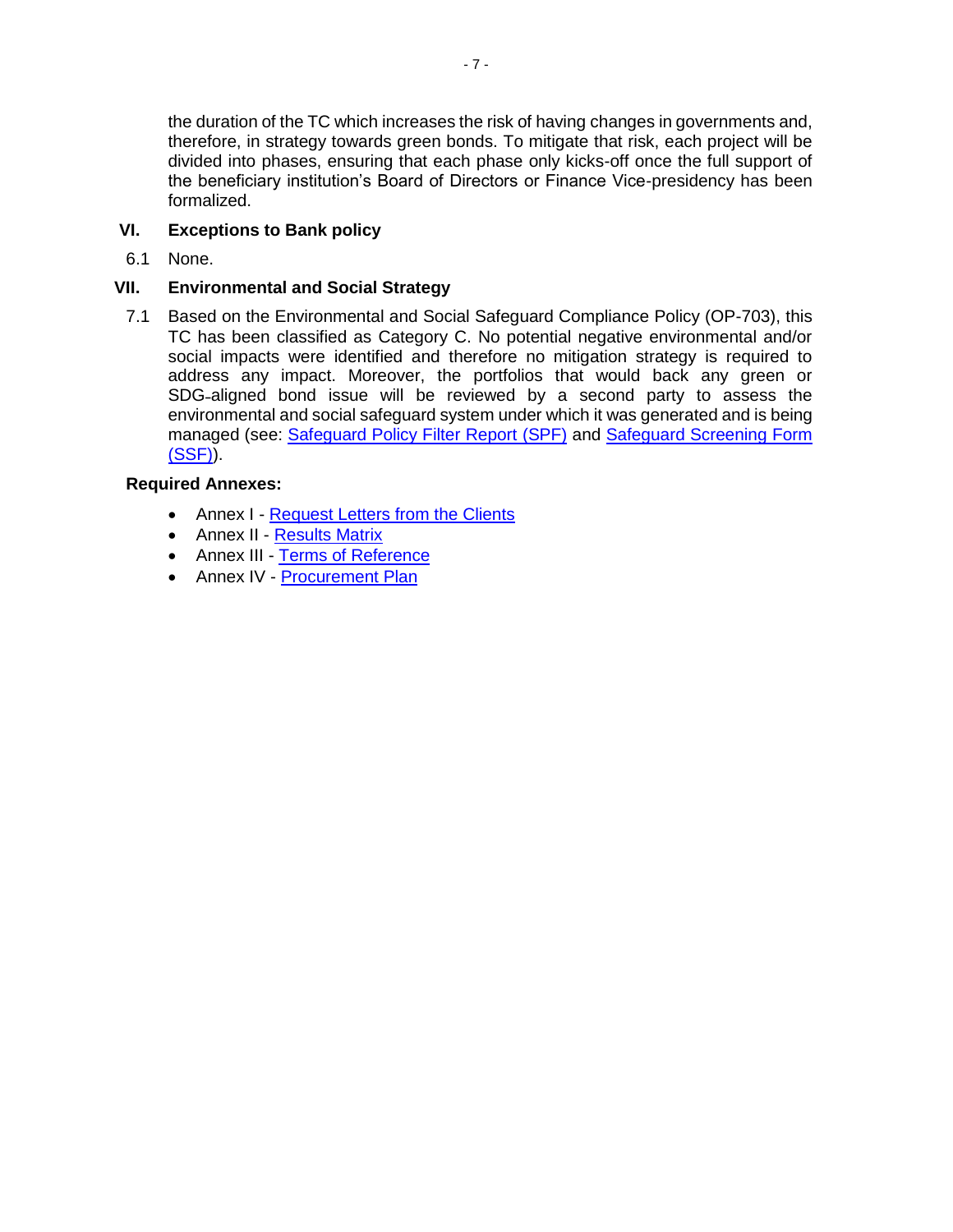

# **MEMORANDUM**

File Classification: EZSHARE-98902581-12 IFD/CMF-11/2019 **Date:** 12 de abril de 2019

**To:**  Luis Alberto Moreno President

**From:**  Ana Maria Rodriguez-Ortiz *\J\nnn*  Vice President for Sectors and Knowledge

**Subject: REGIONAL. Regional Green Bonds Program for Latin America and the Caribbean (RG-T3368).** Nonreimbursable financing up to the amount of US\$1,900,000. NOC Pipeline Accelerator Multi-Donor Trust Fund (ACL); OC Strategic Development Program for Sustainability (SUS); and Sustainable Energy and Climate Change Initiative Multi-Donor Fund (MSC). Approval.

We are attaching for your consideration and approval, the document describing Technical Cooperation "Regional Green Bonds Program for Latin America and the Caribbean". This document has been prepared by the Project Team pursuant to the guidelines and procedures established for the preparation and processing of nonreimbursable technical cooperation operations.

Pursuant to Resolutions DE-44/08 and DE-103/14, the President has the authority to approve nonreimbursable technical cooperation operations and nonreimbursable investment operations for up to an amount of US\$3,000,000.

Therefore, taking into consideration that the amount of this operation does not exceed the amount of US\$3,000,000, it is hereby recommended that the above-referenced operation be approved.

Mrs. Maria Netto (mnetto@iadb.org), ext. 2009, Project Team Leader, will be available to answer any questions.

*e*  Approved: <del>Computed: Date: 0903009</del>